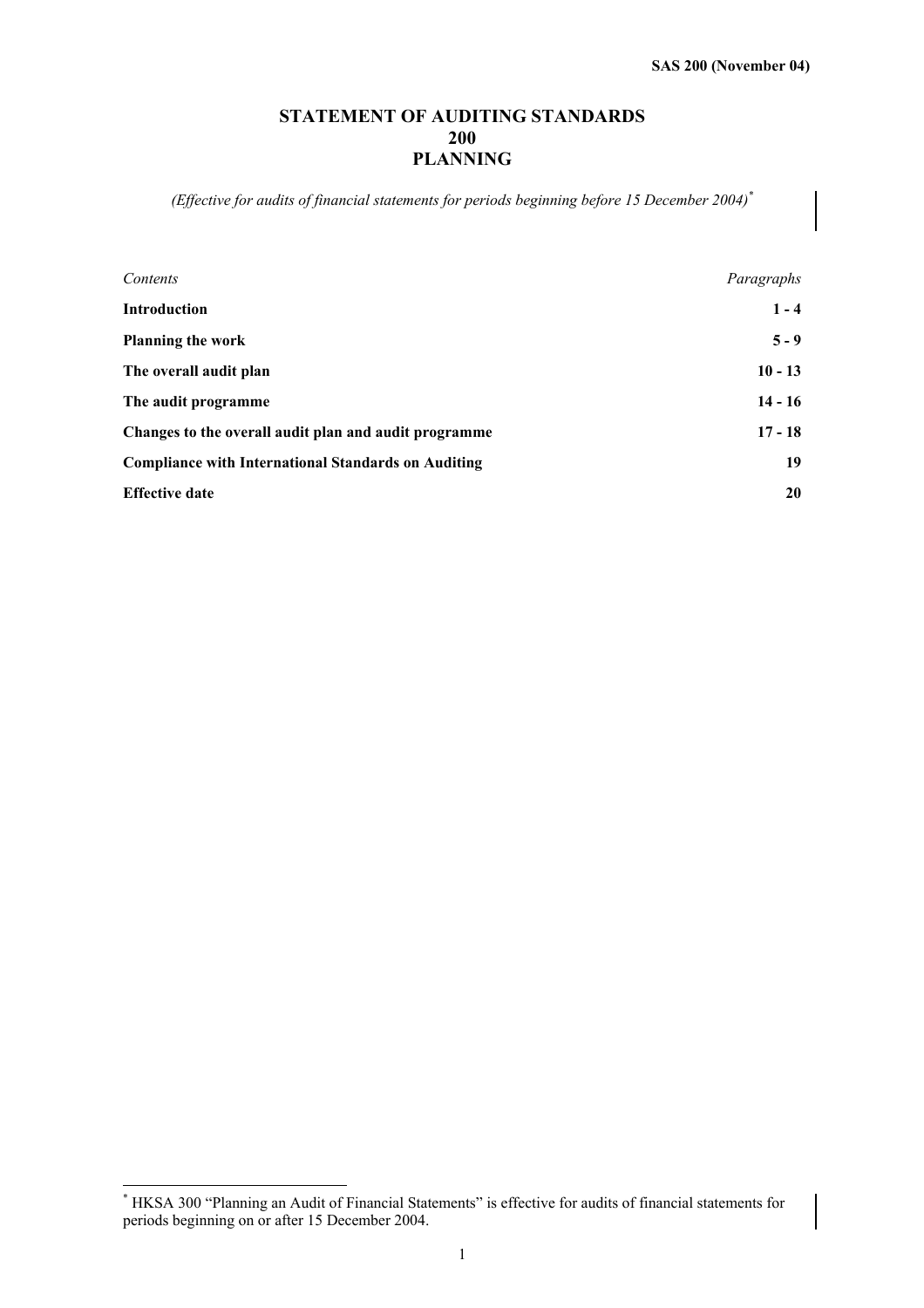# **STATEMENT OF AUDITING STANDARDS 200 PLANNING**

*Statements of Auditing Standards (SASs) are to be read in the light of SAS 010 "The scope and authority of auditing pronouncements". In particular, they contain basic principles and essential procedures, (auditing standards), indicated by paragraphs in bold italic type, with which auditors are required to comply in the conduct of any audit including those of companies applying section 141D of the Companies Ordinance. SASs also include explanatory and other material which is designed to assist auditors in interpreting and applying auditing standards.*

## **Introduction**

- 1. The purpose of this Statement of Auditing Standards (SAS) is to establish standards and provide guidance on planning an audit of financial statements. This SAS is framed in the context of recurring audits. In a first audit, auditors may need to extend the planning process beyond the matters discussed herein.
- *2. Auditors should plan the audit work so that the audit will be performed in an effective manner. (SAS 200.1)*
- 3. "Planning" means developing both a general strategy and a detailed approach for the expected nature, timing and extent of the audit. Auditors plan to perform the audit in an efficient and timely manner.
- 4. Auditors formulate the general audit strategy in an overall audit plan, which sets the direction for the audit and provides guidance for the development of the audit programme. The audit programme sets out the detailed procedures required to implement the strategy.

## **Planning the work**

- 5. Adequate planning of the audit work, which takes place before detailed audit work begins, helps to ensure that appropriate attention is devoted to important areas of the audit, that potential problems are identified and that the work is completed expeditiously. Planning also assists in proper assignment of work to assistants and in coordination of work done by other auditors and experts.
- 6. The extent of planning varies according to the size of the entity, the complexity of the audit and the auditors' experience with the entity and knowledge of the business. For example, on some small audits planning may be carried out at a meeting with the directors or management of the entity or when the entity's records become available to the auditors for audit.
- 7. An understanding of the nature and scope of the work they are to carry out and, as far as practicable of the entity's affairs, is necessary for members of the audit team before they commence work on the audit.
- 8. Obtaining knowledge of the business is an important part of planning the work. The auditors' knowledge of the business assists in the identification of events, transactions and practices which may have a material effect on the financial statements.
- 9. Auditors may wish to discuss elements of the overall audit plan and certain audit procedures with the entity's directors, management and staff to improve the effectiveness and efficiency of the audit and to coordinate audit procedures with work of the entity's personnel. The overall audit plan and the audit programme, however, remain the auditors' responsibility.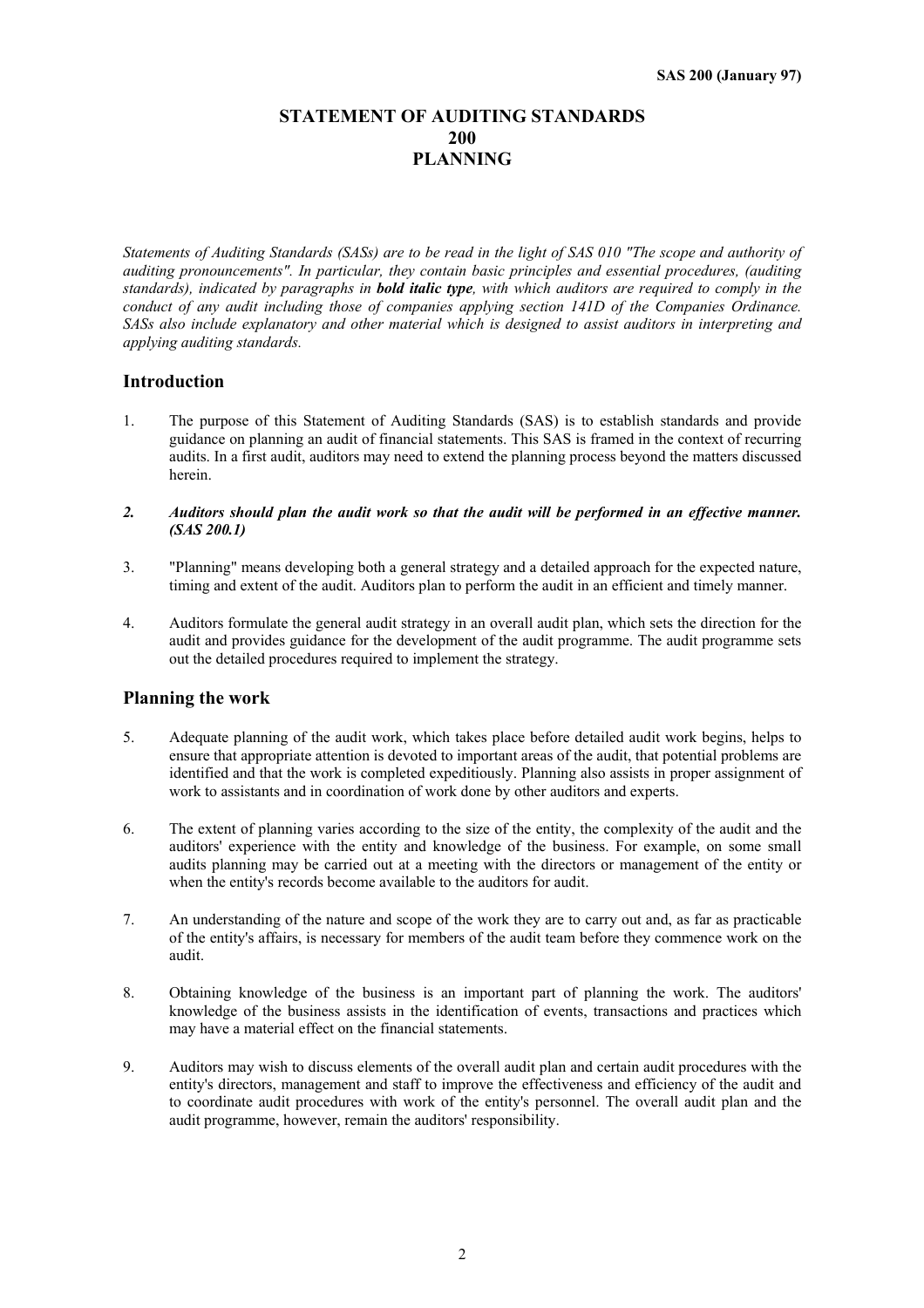## **The overall audit plan**

- *10. Auditors should develop and document an overall audit plan describing the expected scope and conduct of the audit. (SAS 200.2)*
- 11. While the record of the overall audit plan needs to be sufficiently detailed to guide the development of the audit programme, its precise form and content vary depending on the size of the entity, the complexity of the audit, the need for members of the audit team to be briefed and the specific methodology and technology used by the auditors.
- 12. Matters to be considered by the auditors in developing the overall audit plan are set out below.
	- a. Knowledge of the business
		- i. General economic factors, industry conditions and consumer and social issues affecting the entity's business.
		- ii. Important characteristics of the entity, its business, its financial performance and its reporting requirements including changes since the date of the previous audit.
		- iii. The general level of competence of directors and management.
	- b. Understanding the accounting and internal control systems
		- i. The accounting policies adopted by the entity and changes in those policies.
		- ii. The effect of new accounting or auditing pronouncements.
		- iii. The commitment of directors and management to designing and maintaining adequate internal control.
		- iv. The auditors' cumulative knowledge of the accounting and internal control systems and the relative emphasis expected to be placed on tests of control and substantive procedures.
	- c. Risk and materiality
		- i. The expected assessments of inherent and control risks and the identification of significant audit areas.
		- ii. The setting of materiality levels for audit purposes.
		- iii. The possibility of material misstatement, including the experience of past periods, or fraud.
		- iv. The identification of complex accounting areas including those involving significant accounting estimates.
	- d. Nature, timing and extent of procedures
		- i. The relative emphasis expected to be placed on tests of control and substantive procedures.
		- ii. The effect of use of information technology by the entity or by the auditors.
		- iii. The work of any internal audit function and its expected effect on external audit procedures.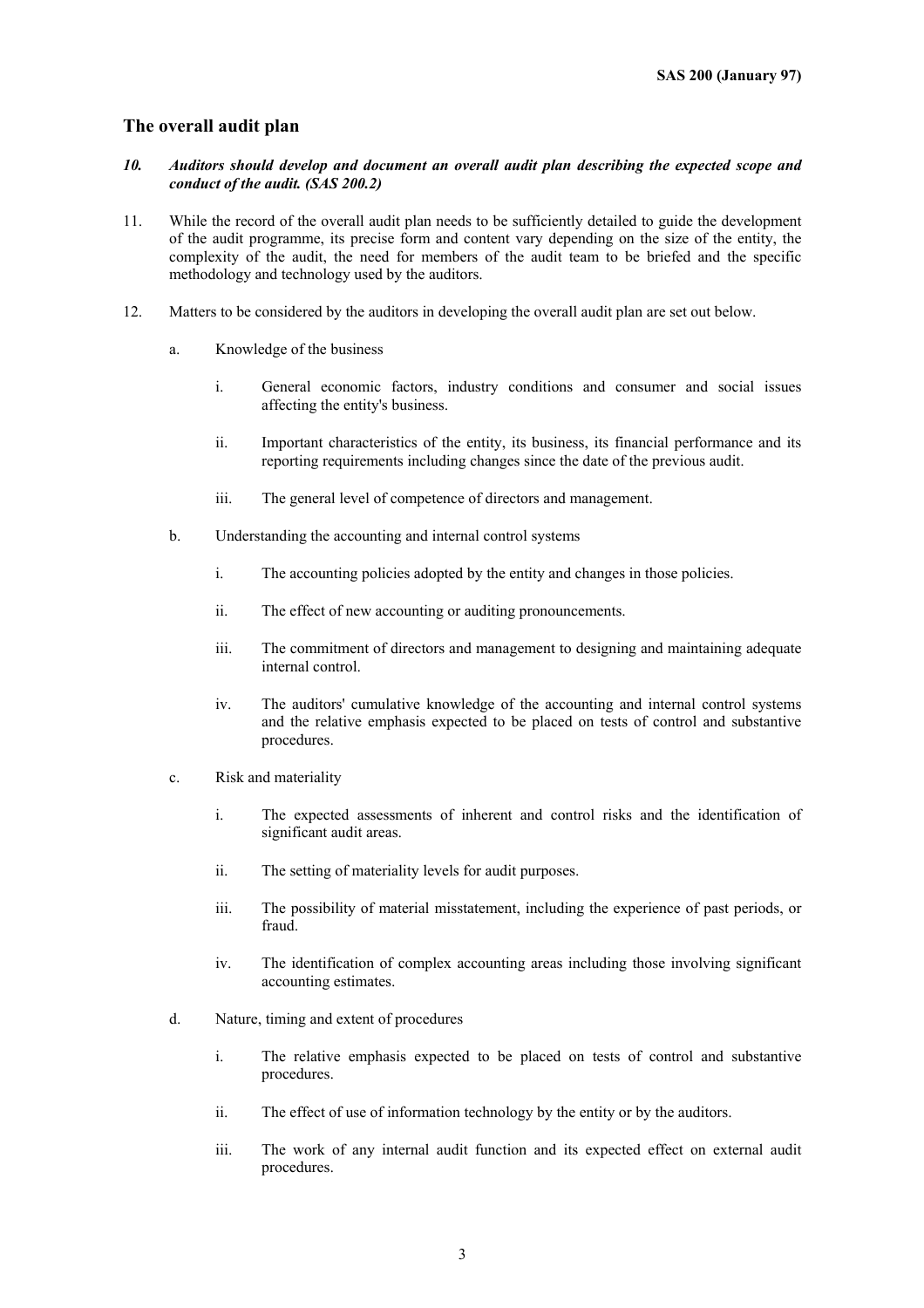- iv. Procedures which need to be carried out at or before the period end.
- v. The timing of significant phases of the preparation of financial statements.
- e. Co-ordination, direction, supervision and review
	- i. The involvement of other auditors in the audit of components, for example, subsidiaries, branches and divisions.
	- ii. The involvement of, and communication with, experts.
	- iii. The number of locations.
	- iv. Staffing requirements.
- f. Engagement objectives and reporting requirements
	- i. The terms of the engagement and any statutory responsibilities.
	- ii. The nature and timing of reports or other communications with the entity that are expected under the engagement.
- g. Other matters
	- i. The possibility that the going concern assumption may not be appropriate.
	- ii. Conditions requiring special attention, such as the existence of related parties or material pending litigation.
- 13. The overall audit plan is communicated to members of the audit team as appropriate before they commence work on the audit.

## **The audit programme**

#### *14. Auditors should develop and document an audit programme setting out the nature, timing and extent of planned audit procedures required to implement the overall audit plan. (SAS 200.3)*

- 15. The audit programme serves as a set of instructions to assistants involved in the audit and as a means to control and record the proper execution of the work. The audit programme may also contain the audit objectives for each area and a time budget in which hours are budgeted for the various audit areas or procedures.
- 16. In preparing the audit programme, the auditors consider the specific assessments of inherent and control risks and the required level of assurance to be provided by substantive procedures. The auditors also consider the timing of tests of controls and substantive procedures, the coordination of any assistance expected from the entity, the availability and experience of assistants and the involvement of other auditors or experts. The other matters noted in paragraph 12 may also need to be considered in more detail during the development of the audit programme.

### **Changes to the overall audit plan and audit programme**

#### *17. The overall audit plan and the audit programme should be revised as necessary during the course of the audit. (SAS 200.4)*

18. Changes to the overall audit plan or planned audit procedures may be required because of changes in conditions or unexpected results of audit procedures. The reasons for significant changes would be recorded.